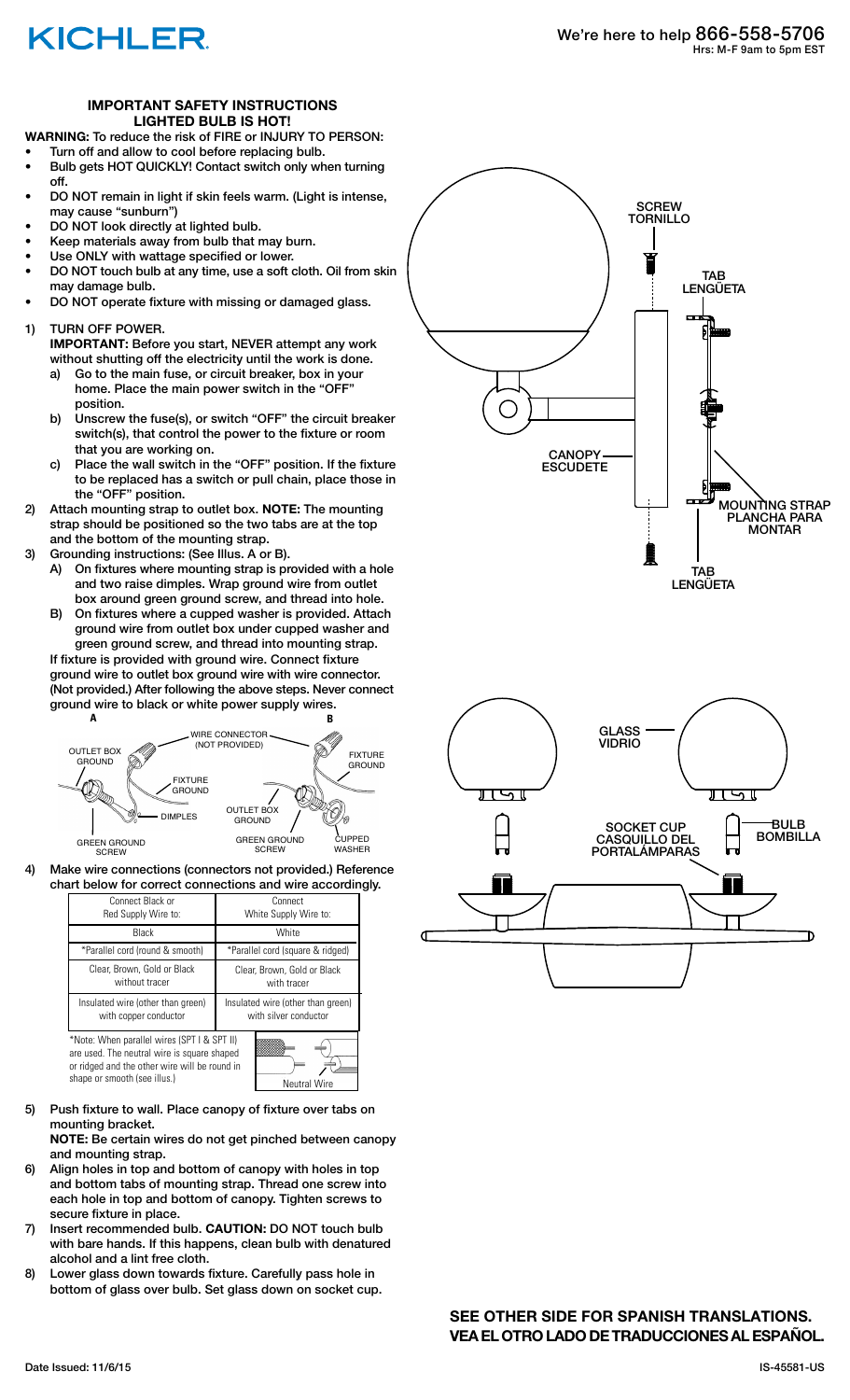# KICHLER

### **INSTRUCCIONES IMPORTANTES DE SEGURIDAD LA BOMBILLA ENCENDIDA ES CALIENTE**

**ADVERTENCIA:** Para disminuir el riesgo de INCENDIO o LESIO-NES A LAS PERSONAS:

- Apague y deje que se enfríe antes de cambiar la bombilla. La bombilla SE CALIENTA RÁPIDAMENTE. Use el interruptor sólo para apagar.
- NO permanezca en la luz si siente caliente la piel. (La luz es intensa y puede causar "quemaduras").
- NO mire directamente a la bombilla encendida.
- Mantenga alejados de la bombilla los artículos que puedan quemarse.
- Use SOLAMENTE con el vatiaje especificado o mas bajo. • NO toque la bombilla en ningún momento, use una tela suave. La grasa de la mano puede dañar la bombilla.
- NO haga funcionar el artefacto con la bombilla dañada o faltante.

### 1) APAGUE LA ALIMENTACIÓN ELÉCTRICA.

 **IMPORTANTE:** Antes de comenzar, NUNCA trate de trabajar sin antes desconectar la corriente hasta que el trabajo se termine.

- a) Vaya a la caja principal de fusibles, o interruptor o caja de circuitos de su casa. Coloque el interruptor de la corriente principal en posición de apagado "OFF".
- b) Desatornille el (los) fusible (s), o coloque el interruptor o interruptores del breaker en posición de apagado "OFF", que controla (n) la corriente hacia el artefacto o habitación donde está trabajando.
- c) Coloque el interruptor de pared en posición de apagado "OFF". Si el artefacto que se va a reemplazar tiene un interruptor o cadena que se jala, colóquelos en la posición de apagado "OFF".
- 2) Sujete la abrazadera de montaje a la caja de conexiones. **NOTA:** La abrazadera de montaje deberá ser posicionada de tal forma que dos lengüetas estén en la parte superior y la parte inferior de la abrazadera de montaje.
- 3) Instrucciones de conexión a tierra solamente para los Estados Unidos. (Vea la ilustracion A o B).
	- A) En las lámparas que tienen el fleje, de montaje con un agujero y dos hoyuelos realzados. Enrollar el alambre a tierra de la caja tomacorriente alrededor del tornillo verde y pasarlo por el aquiero.
	- B) En las lámparas con una arandela acopada. Fijar el alambre a tierra de la caja tomacorriente del ajo de la arandela acoada y tornillo verde, y paser por el fleje de montaje.

 Si la lámpara viene con alambre a tierra. Conecter el alambre a tierra de la lámpara al alambre a tierra de la caja tomacorriente con un conector de alambres. (No incluido) Espués de seguir los pasos anteriores. Nunca conectar el alambra a tierra a los alambres eléctros negro o blanco.



4) Haga les conexiones de los alambres (no se proveen los connectores.) La tabla de referencia de abajo indica las conexiones correctas y los alambres correspondientes.

| Conectar el alambre de<br>suministro negro o rojo al                                                                                                                                                                | Conectar el alambre de<br>suministro blanco al                  |
|---------------------------------------------------------------------------------------------------------------------------------------------------------------------------------------------------------------------|-----------------------------------------------------------------|
| Negro                                                                                                                                                                                                               | Blanco                                                          |
| *Cordon paralelo (redondo y liso)                                                                                                                                                                                   | *Cordon paralelo (cuadrado y estriado)                          |
| Claro, marrón, amarillio o negro<br>sin hebra identificadora                                                                                                                                                        | Claro, marrón, amarillio o negro<br>con hebra identificadora    |
| Alambre aislado (diferente del verde)<br>con conductor de cobre                                                                                                                                                     | Alambre aislado (diferente del<br>verde) con conductor de plata |
| *Nota: Cuando se utiliza alambre paralelo<br>(SPT I y SPT II). El alambre neutro es de forma<br>cuadrada o estriada y el otro alambre será de<br>forma redonda o lisa. (Vea la ilustración).<br><b>Hilo Neutral</b> |                                                                 |



5) Apoye el artefacto de iluminación contra la pared. Luego coloque el escudete del artefacto sobre las lengüetas del soporte de montaje.

 **NOTA:** tenga cuidado de que los alambres no queden apretados entre el escudete y la banda de montaje.

- Alinee los agujeros en la parte superior e inferior del escudete con los agujeros en las lengüetas superior e inferior de la abrazadera de montaje. Enrosque un tornillo dentro de cada agujero en la parte superior e inferior del escudete. Apriete los tornillos para asegurar al artefacto en su lugar.
- 7) Inserte el foco o bombilla recomendado. PRECAUCIÓN: NO toque el foco o bombilla con las manos desnudas. Si esto sucede, limpie el foco o bombilla con alcohol desnaturalizado y un trapo libre de pelusa.
- 8) Descienda el vidrio hacia el artefacto. Cuidadosamente pase el agujero en la parte inferior del vidrio sobre el foco o bombilla. Coloque el vidrio hacia abajo sobre el casquillo del portalámparas.

**SEE OTHER SIDE FOR ENGLISH TRANSLATIONS. VEA EL OTRO LADO DE TRADUCCIONES AL INGLÉS.**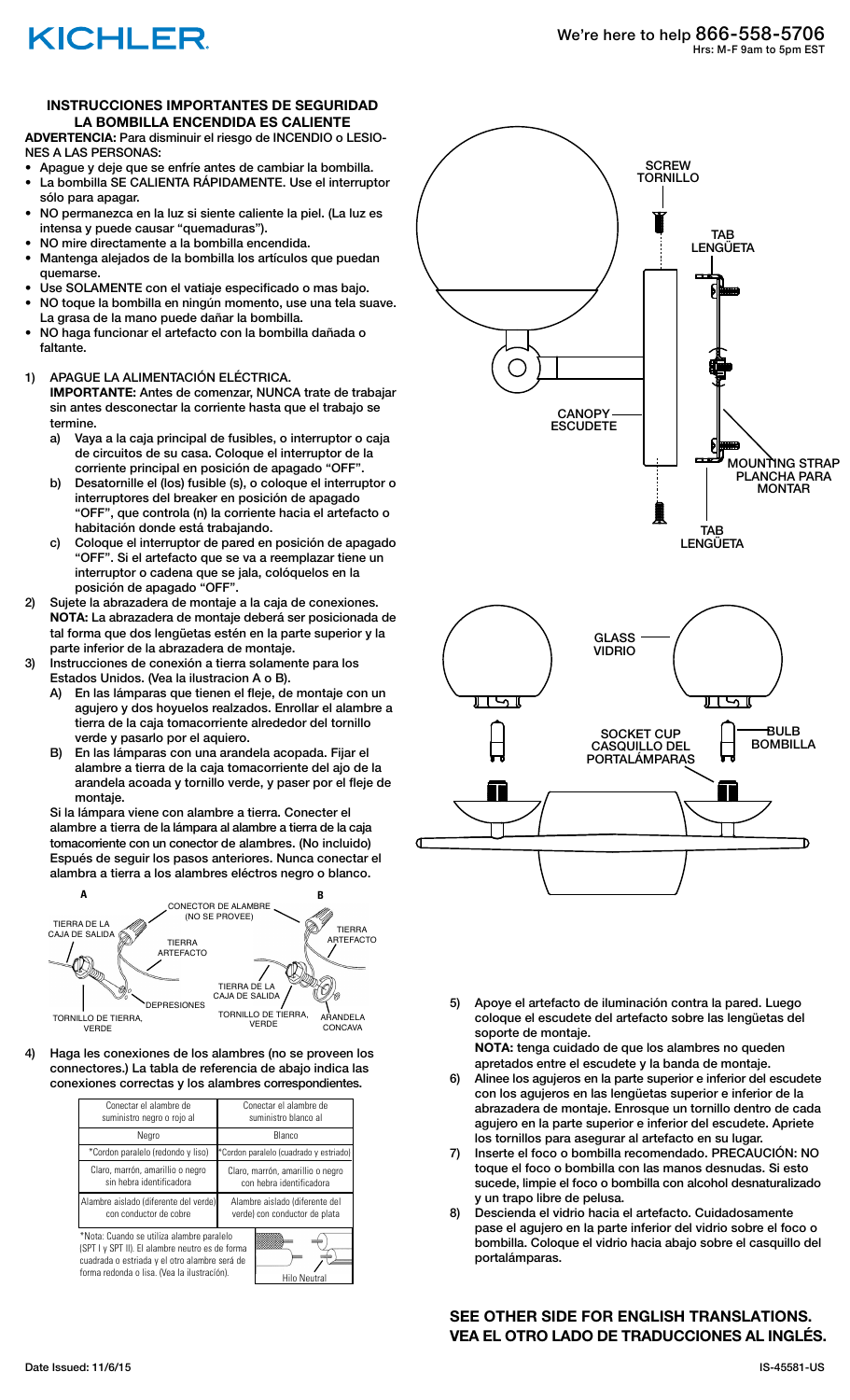

### **IMPORTANT SAFETY INSTRUCTIONS LIGHTED BULB IS HOT!**

**WARNING:** To reduce the risk of FIRE or INJURY TO PERSON:

- Turn off and allow to cool before replacing bulb.
- Bulb gets HOT QUICKLY! Contact switch only when turning off. • DO NOT remain in light if skin feels warm. (Light is intense, may cause "sunburn")
- DO NOT look directly at lighted bulb.
- Keep materials away from bulb that may burn.
- Use ONLY with wattage specified or lower.
- DO NOT touch bulb at any time, use a soft cloth. Oil from skin may damage bulb.
- DO NOT operate fixture with missing or damaged glass.
- 1) TURN OFF POWER.

 **IMPORTANT:** Before you start, NEVER attempt any work without shutting off the electricity until the work is done.

- a) Go to the main fuse, or circuit breaker, box in your home. Place the main power switch in the "OFF" position.
- b) Unscrew the fuse(s), or switch "OFF" the circuit breaker switch(s), that control the power to the fixture or room that you are working on.
- c) Place the wall switch in the "OFF" position. If the fixture to be replaced has a switch or pull chain, place those in the "OFF" position.
- 2) Attach mounting strap to outlet box. **NOTE:** The mounting strap should be positioned so the two tabs are at the top and the bottom of the mounting strap.
- 3) Make wire connections (connectors not provided.) Reference chart below for correct connections and wire accordingly.



are used. The neutral wire is square shaped or ridged and the other wire will be round in shape or smooth (see illus.) Neutral Wire



4) Push fixture to wall. Place canopy of fixture over tabs on mounting bracket.

 **NOTE:** Be certain wires do not get pinched between canopy and mounting strap.

- 5) Align holes in top and bottom of canopy with holes in top and bottom tabs of mounting strap. Thread one screw into each hole in top and bottom of canopy. Tighten screws to secure fixture in place.
- 6) Insert recommended bulb. **CAUTION:** DO NOT touch bulb with bare hands. If this happens, clean bulb with denatured alcohol and a lint free cloth.
- 7) Lower glass down towards fixture. Carefully pass hole in bottom of glass over bulb. Set glass down on socket cup.



For Assembling and Installing Fixtures in Canada Pour L'assemblage et L'installation Au Canada





**SEE OTHER SIDE FOR CANADIAN FRENCH TRANS-LATIONS. VOIR L'AUTRE CÔTÉ POUR LES CANADIENS TRA-DUCTIONS EN FRANÇAIS.**